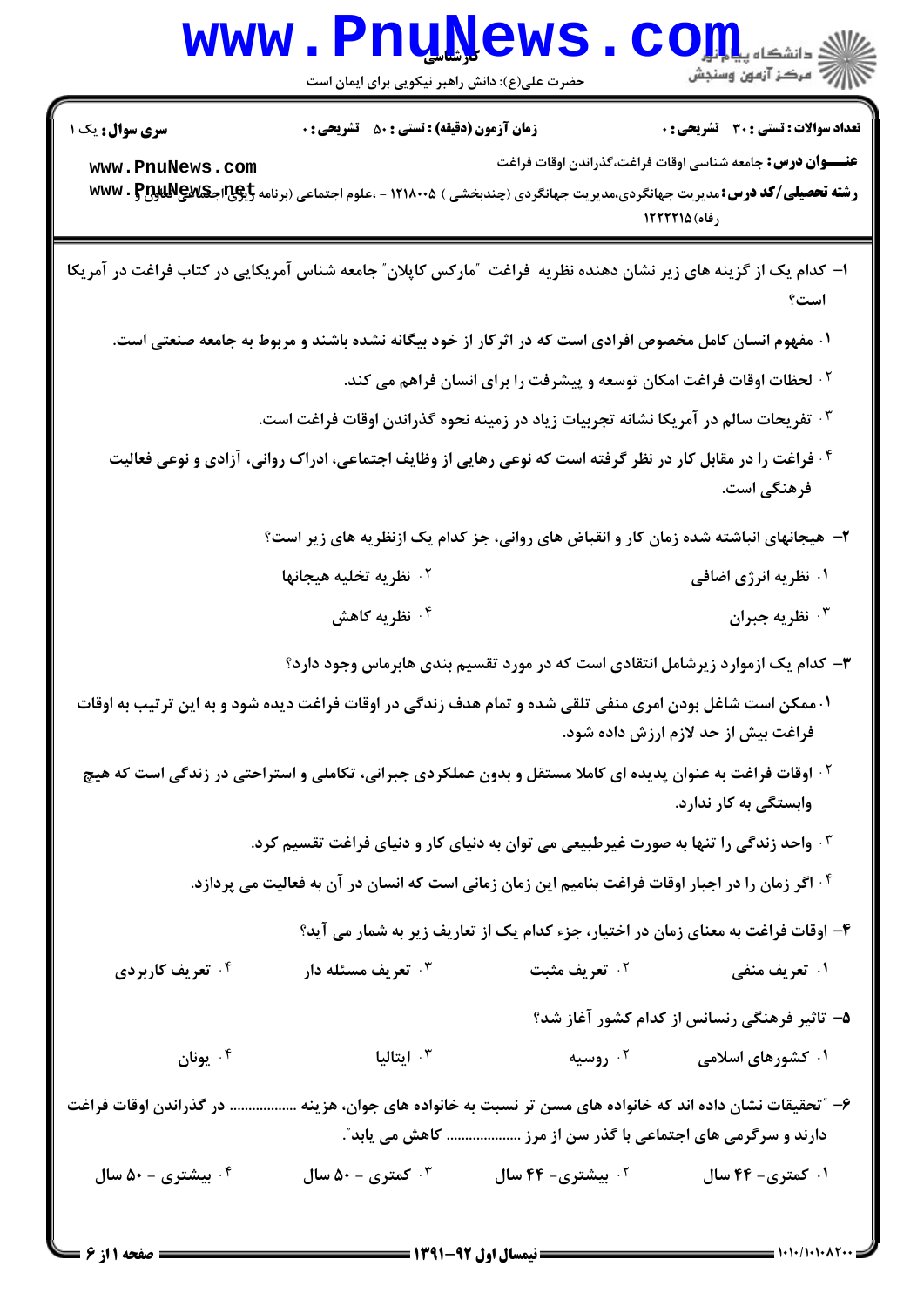|                                                                                                                                                    | www.rnuwews                                                                                                                                                                                                                           | حضرت علی(ع): دانش راهبر نیکویی برای ایمان است | ڪ دانشڪاه پ <b>يا ۾ <mark>و.</mark></b><br>ر∕ <sup>5</sup> مرڪز آزمون وسنڊش                                                                       |  |
|----------------------------------------------------------------------------------------------------------------------------------------------------|---------------------------------------------------------------------------------------------------------------------------------------------------------------------------------------------------------------------------------------|-----------------------------------------------|---------------------------------------------------------------------------------------------------------------------------------------------------|--|
| <b>سری سوال : ۱ یک</b>                                                                                                                             | <b>زمان آزمون (دقیقه) : تستی : 50 ٪ تشریحی : 0</b>                                                                                                                                                                                    |                                               | <b>تعداد سوالات : تستی : 30 ٪ تشریحی : 0</b>                                                                                                      |  |
| www.PnuNews.com                                                                                                                                    | <b>عنــــوان درس:</b> جامعه شناسی اوقات فراغت،گذراندن اوقات فراغت<br><b>رشته تحصیلی/کد درس: م</b> دیریت جهانگردی،مدیریت جهانگردی (چندبخشی ) ۱۲۱۸۰۰۵ - ،علوم اجتماعی (برنامه <b>تایپانچا) جگالایالایالاس</b> www . Pp<br>رفاه) ۱۲۲۲۲۱۵ |                                               |                                                                                                                                                   |  |
|                                                                                                                                                    |                                                                                                                                                                                                                                       |                                               | ۷- کدام یک از گزینه های زیر در خصوص نحوه گذران اوقات فراغت صحیح است؟                                                                              |  |
|                                                                                                                                                    |                                                                                                                                                                                                                                       |                                               | ۰۱ مردان بیشتر از زنان در اوقات فراغت خود به ورزش می پردازند.                                                                                     |  |
| <sup>۲</sup> ۰ در کهنسالی بیشتر افراد به دنبال فعالیت هایی هستند که هیجان و فعالیت های پرشور جوانی را دوباره انجام دهند.                           |                                                                                                                                                                                                                                       |                                               |                                                                                                                                                   |  |
| ۰۳ جوانان در مورد چگونگی گذراندن اوقات فراغت گرایش های محدودی دارند.                                                                               |                                                                                                                                                                                                                                       |                                               |                                                                                                                                                   |  |
| ۰۴ زمان مصرف شده در تفریحات فعال فراغتی در میانسالی افزایش می یابد.                                                                                |                                                                                                                                                                                                                                       |                                               |                                                                                                                                                   |  |
| ۸− کدام یک از گزینه های زیر از ویژگی مردم کشور اتریش در ارتباط با گذراندن اوقات فراغت می باشد؟                                                     |                                                                                                                                                                                                                                       |                                               |                                                                                                                                                   |  |
| ۰۱ سختکوشی مردم اتریش با واژه ای مخصوص به نام ″ مرگ از کار زیاد″                                                                                   |                                                                                                                                                                                                                                       |                                               |                                                                                                                                                   |  |
| <sup>۰۲</sup> مسافرت های کوتاه مدت از جمله گردشگری شهری                                                                                            |                                                                                                                                                                                                                                       |                                               |                                                                                                                                                   |  |
|                                                                                                                                                    |                                                                                                                                                                                                                                       |                                               | ۰۳ کار بسیار زیاد که فعالیت های مربوط به اوقات فراغت را کاهش می دهد                                                                               |  |
|                                                                                                                                                    |                                                                                                                                                                                                                                       |                                               | <sup>۰۴</sup> فعالیت مردم اتریش در اوقات فراغت به دو دسته ساکن و پویا تقسیم می شود                                                                |  |
|                                                                                                                                                    |                                                                                                                                                                                                                                       |                                               | ۹– در تحقیقی که درباره نوع فعالیت های فراغتی و ورزشی استادان در سال ۱۳۷۸ انجام شد ، کدام یک از موارد زیربیشترین<br>سهم را به خود اختصاص داده بود؟ |  |
|                                                                                                                                                    | <sup>۰۲</sup> کوهنوردی، تدریس و برنامه تلویزیونی                                                                                                                                                                                      |                                               | ۰۱ برنامه تلویزیونی و فعالیت ورزشی                                                                                                                |  |
| ۰۴ سمینار، سخنرانی، برنامه ورزشی و فعالیت رایانه ای                                                                                                |                                                                                                                                                                                                                                       |                                               | برداختن به ورزش و مطالعه آزاد $\cdot$                                                                                                             |  |
|                                                                                                                                                    |                                                                                                                                                                                                                                       |                                               | ۱۰− تحقیقات در مورد اوقات فراغت از چه سالی در ایران شکل گرفته است؟                                                                                |  |
| 14.1                                                                                                                                               | 14.5                                                                                                                                                                                                                                  |                                               | $140 - 1$<br>144.1                                                                                                                                |  |
| 11– "توسعه نواحی روستایی، گسترش رفاه عمومی و توسعه تاسیسات و خدمات"، از سودمندی های تفریحات سالم و ورزشهای<br>تفریحی کدام یک از گزینه های زیر است؟ |                                                                                                                                                                                                                                       |                                               |                                                                                                                                                   |  |
| ۰ <sup>۴</sup> منافع محیطی                                                                                                                         | نافع اقتصادی $\cdot$ $\mathsf{v}$                                                                                                                                                                                                     |                                               |                                                                                                                                                   |  |
|                                                                                                                                                    |                                                                                                                                                                                                                                       |                                               | <b>۱۲</b> - کدام یک از موارد زیر از ویژگی های بازی شانسی می باشد؟                                                                                 |  |
| ۰۴ نظر صوری داشتن                                                                                                                                  | ۰ <sup>۳</sup> گريز از واقعيت                                                                                                                                                                                                         | <b>1. نقش غير فعال</b>                        | ۰۱ رقابتی بودن                                                                                                                                    |  |
|                                                                                                                                                    |                                                                                                                                                                                                                                       |                                               |                                                                                                                                                   |  |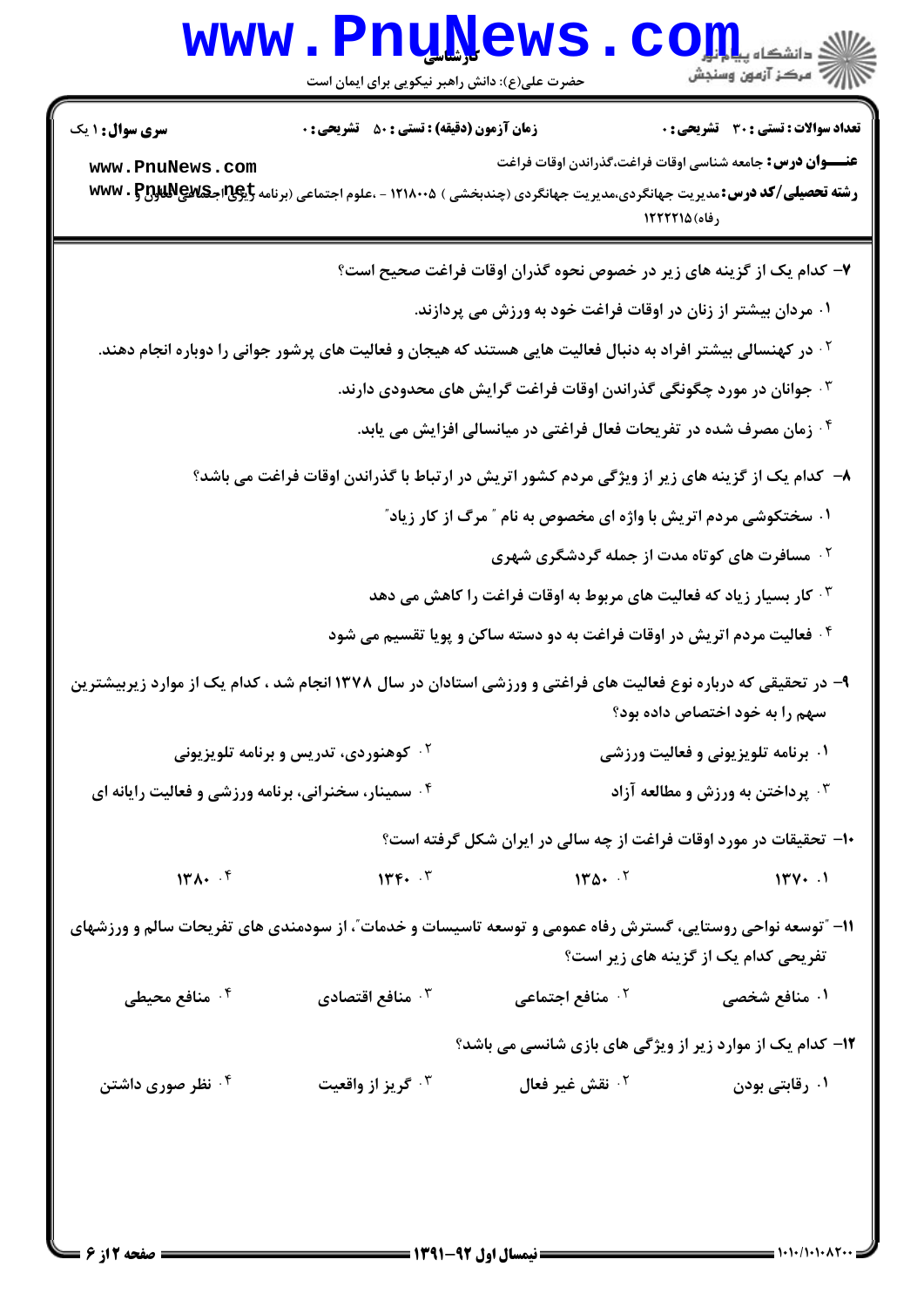## **www.PnuNews.com** ر سکر آزمون وسنجش<br>۱۸۷۷ - مرکز آزمون وسنجش

حضرت علی(ع): دانش راهبر نیکویی برای ایمان است

**تعداد سوالات : تستي : 30 - تشريحي : 0** 

**زمان آزمون (دقیقه) : تستی : 50 ٪ تشریحی: 0** 

**سری سوال : ۱ یک** 

عنـــوان درس: جامعه شناسي اوقات فراغت،گذراندن اوقات فراغت www.PnuNews.com رشته تحصیلی/کد درس: مدیریت جهانگردی،مدیریت جهانگردی (چندبخشی ) ۱۲۱۸۰۰۵ - ،علوم اجتماعی (برنامه अww. PpyuNgygy  $155510666$ 

۱۳- کدام یک از گزینه های زیر نشان دهنده چالش های روبروی گردشگری می باشد؟ ۰۱ جهانی شدن - پیرتر شدن بعضی از جوامع- تغییر نگرش - گرمتر شدن هوا و محیط زیست <sup>7</sup> . گرایش به استقلال - گرایش به ایمنی - فراگیری بیشتر - تجربیات تازه ۰<sup>۳</sup> انزوا و گوشه گیری- فقر حرکتی- تاثیر پذیری از رویدادهای تنش آمیز ۰۴ تغییر در هویت سنتی روستاها- انگیزه بازی های مختلف- دنبال هدف های اجتماعی **۱۴** در گرایشات جدید در زمینه گردشگری، توجه به مسافرت هایی که بیشتر مطابق میل و علاقه شخصی افراد است، جز کدام یک از موارد زیراست؟ <sup>۰۲</sup> گرایش به ایمنی و فراگیری بیشتر ۰۱ جهت گیری به مسافر تهای کوتاه مدت گرایش به آرامش بیشتر  $\cdot$ ۰<sup>۴</sup> جهت گیری به استقلال بیشتر 1۵– طبق نظر دانشمندان علم پزشکی در چه صورت دچار فقر حرکتی می شویم؟ ۰۱ در صورتی که روزانه ۲ بار، دست کم ۱۰ دقیقه با انجام حرکات بدنی و با فعالیت های شغلی عرق نکنیم. **10 در صورتی که روزانه ۳ بار، دست کم ۳۰ دقیقه با انجام حرکات بدنی و با فعالیت های شغلی عرق نکنیم. 4 . در صورتی که روزانه ۱ بار، دست کم ۱۵ دقیقه با انجام حرکات بدنی و با فعالیت های شغلی عرق نکنیم. ۴ . در صورتی که روزانه ۴ بار، دست کم ۲۰ دقیقه با انجام حرکات بدنی و با فعالیت های شغلی عرق نکنیم.** ۱۶- کدام یک از گزینه های زیر از مواردی است که در هنگام انجام ورزش های تفریحی باید رعایت شوند؟ ۰۱ باید دست کم ۳ بار در هفته و هر بار به مدت دست کم ۳۰ دقیقه ورزش کرد. <sup>7</sup>· باید دست کم ۴ بار در هفته و هر بار به مدت دست کم ۲۰ دقیقه ورزش کرد. **4 . باید دست کم ۱ بار در هفته و هر بار به مدت دست کم ۲۰ دقیقه ورزش کرد.** ۰۴ باید دست کم ۲ بار در هفته و هر بار به مدت دست کم ۳۰ دقیقه ورزش کرد. ۱۷- مهمترین نکته و نقش اصلی رویدادهای هنری یا ورزشی در افراد مختلف جامعه چیست؟ ۰۳ ایجاد علم <sup>۲.</sup> ایجاد انگیزه ۰<sup>۴</sup> ایجاد همیستگی ۰۱ ایجاد استعداد ۱۸– "یکی از جامعه شناسان معروف فنلاندی معتقد است، در فرهنگ حاکم بر بسیاری از کشورها پرورش جسمانی ارتباط نزدیکی با ..................... دارد". ۰۴ وضع اجتماع سىاست  $\cdot$ ١. طبيعت ۰۲ وضع معیشت<u>ی</u>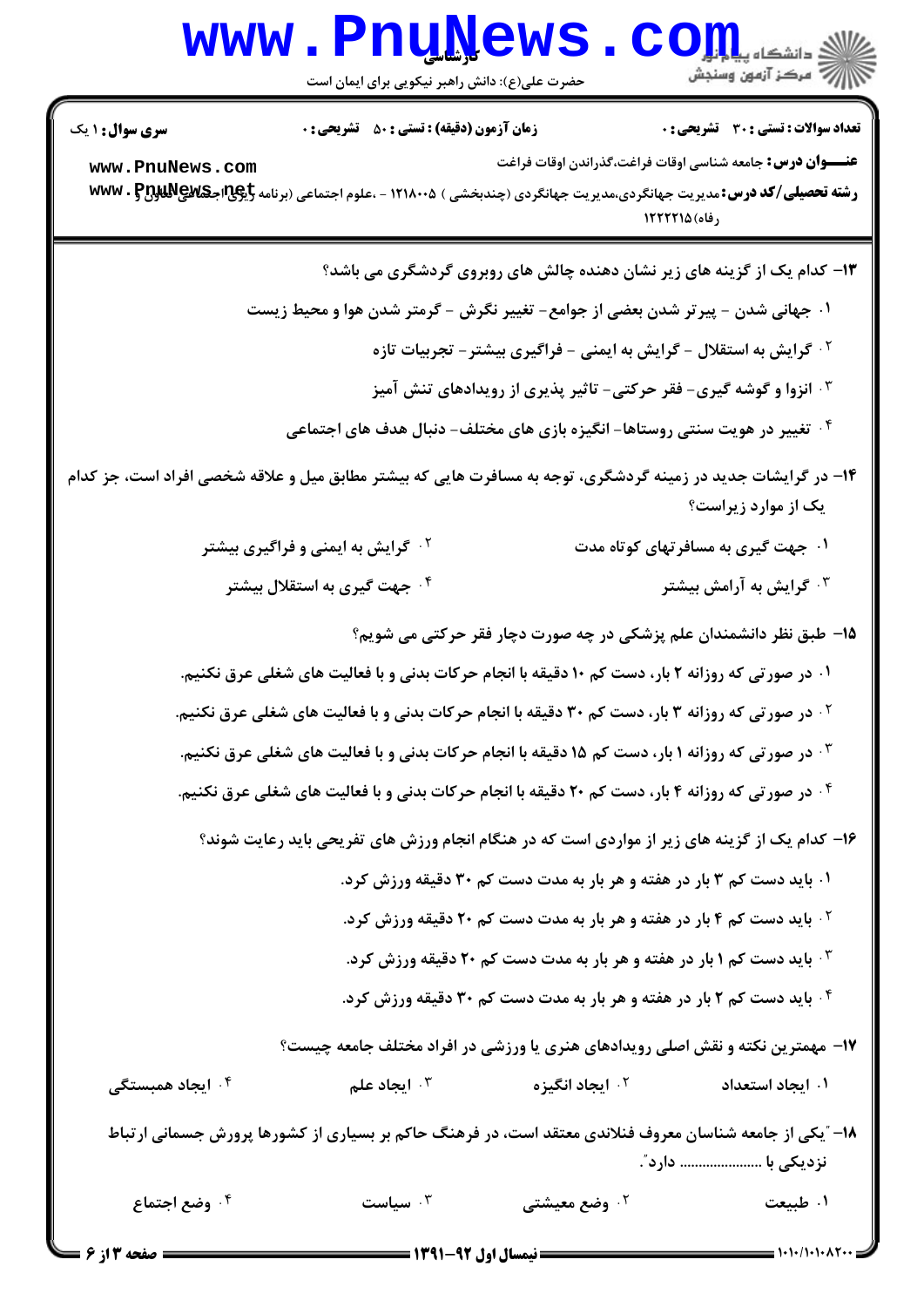|                        | WWW.Pnullews.com                                                                                                 |                                       |  |
|------------------------|------------------------------------------------------------------------------------------------------------------|---------------------------------------|--|
|                        | حضرت علی(ع): دانش راهبر نیکویی برای ایمان است                                                                    |                                       |  |
| <b>سری سوال :</b> ۱ یک | <b>زمان آزمون (دقیقه) : تستی : 50 ٪ تشریحی : 0</b>                                                               | نعداد سوالات : تستي : 30 ٪ تشريحي : 0 |  |
| www.PnuNews.com        | عنـــوان درس: جامعه شناسي اوقات فراغت،گذراندن اوقات فراغت                                                        |                                       |  |
|                        | رشته تحصیلی/کد درس: مدیریت جهانگردی،مدیریت جهانگردی (چندبخشی ) ۱۲۱۸۰۰۵ - ،علوم اجتماعی (برنامه अफ्फर . ट्रिमुस अ |                                       |  |
|                        |                                                                                                                  | , فاه) ۱۲۲۲۲۵                         |  |

- ۱۹- کدام یک از گزینه های زیر در رابطه با اوقات فراغت و ورزش های تفریحی قشر سالمندان صحیح می باشد؟
	- ۰۱ زمان آزاد بیشتری داشته و حساسیت به سلامت با افزایش سن، در آنها افزایش می یابد.
- <sup>۲</sup> فعالیتهای فراغتی به ویژه ورزش های تفریحی برای سالمندان از اهمیت بسیار کمتری نسبت به دیگر اقشار برخوردار
	- <sup>۳.</sup> فراغت سالمندان در جوامع مختلف یکسان بوده و فعالیت های فراغتی از اهمیتی برخوردار نیست.
	- <sup>۴</sup> . برقراری ارتباطات اجتماعی با افزایش سن کمتر شده و فعالیت های فراغتی نقش کم رنگ تری دارد.
	- ۲۰- "عضویت در سازمان ها و انجمن ها"، زیر مجموعه کدام یک از نیازهای معلولان در اوقات فراغت می باشد؟
		- <sup>۲</sup>۰ رشد خلاقیت و نشان دادن آن ۰۱ تجدید قوا و انبساط خاطر
			- ۰۴ شرکت در اجتماع **4. آموزش و تکامل**
- **۲۱** ″ به وجود آوردن شرایطی که در آن معلولین و غیر معلولین تا حد امکان اوقات فراغت خود را با دیگران سپری کنند″، جزء كدام یک از اصول زیر است؟
	- **10 اصل شرکت در سازماندهی** ٠١ اصل استقلال عمل ۰۴ اصل آزادانه بودن ۰<sup>۳</sup> اصل طبیعی بودن

٢٢- كدام يك از گزينه هاي زير از مشكلات مديريتي گذراندن اوقات فراغت به صورت سالم مي باشد؟

- ۰۱ عادات غذایی نامناسب به ویژه در اوقات فراغت
- <sup>۲</sup>۰ عدم آگاهی مسئولان از اهداف، اولویت ها و ضروریات
	- ۰۳ گذران اوقات فراغت به صورت غیرفعال
- <sup>۰۴</sup> استفاده از مواد نیروزای غیر مجاز در ورزشهای تفریحی

**۲۳**- وزن ایده ال در مورد شخصی که ۱۶۵ سانتی متر قد دارد، چند کیلوگرم است؟

 $91.0 - 90.0$   $V$  $9.2 - 0.96 - 0.7$  $99.0 - 90.0$ .

۲۴- افراد بیمار یا ضعیف دچار کدام دسته از تعرق می شوند؟

۰۱ تعرق در اثر فعالیت بدنی **10 تعرق احساس** ۰<sup>۴</sup> تعرق گرمایی ۰<sup>۳</sup> تعرق در اثر نقاهت (سرد)

 $9.0 - 01.0$ .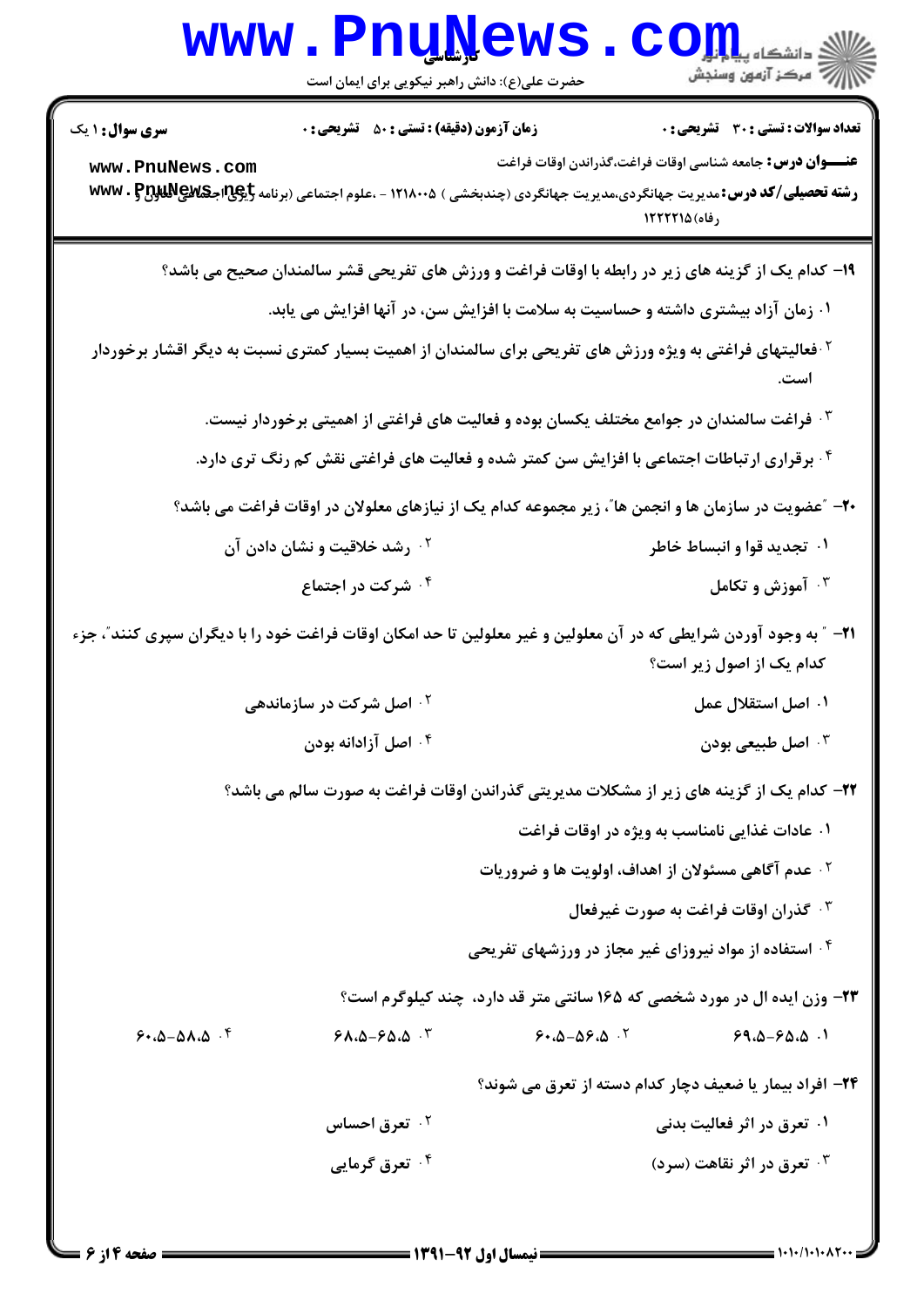## **www.PnuNews.com** است.<br>است مرکز آزمون وسنجش

حضرت علی(ع): دانش راهبر نیکویی برای ایمان است

**تعداد سوالات : تستي : 30 - تشريحي : 0** 

**زمان آزمون (دقیقه) : تستی : 50 ٪ تشریحی: 0** 

www.PnuNews.com

**سری سوال : ۱ یک** 

رشته تحصیلی/کد درس: مدیریت جهانگردی،مدیریت جهانگردی (چندبخشی ) ۱۲۱۸۰۰۵ - ،علوم اجتماعی (برنامه अww. PpyuNgygy  $155510666$ 

٢٥- كدام گزينه در تعريف" آنابول استروئيدها"، صحيح است؟

عنـــوان درس: جامعه شناسي اوقات فراغت،گذراندن اوقات فراغت

- ۰۱ داروهایی هستند که سیستم اعصاب مرکزی را فلج می کنند و موجب جلوگیری از دردهای عضلانی می شوند.
	- <sup>۲ .</sup> داروهایی هستند که با این آنها به بدن فرصت تجدید قوا و استراحت داده نمی شود.
	- ۰<sup>۳ ت</sup>رکیبات هورمن جنسی زنان است که موجب اختلال در کار کبد و ایجاد نشانه مردانگی در زنان می شود.
		- <sup>۴</sup> · تركيبات هورمن جنسي مردان است كه موجب افزايش رشد عضلات و استحكام استخوان ها مي شود.

۲۶– کدام یک از گزینه های زیر نشان دهنده وظایف مدیران برای دستیابی به هدف های مورد نظر می باشد؟

- ۰۱ رفع تعارض اهداف طرف های ذینفع راهبرد توسعه برنامه عملیاتی
- <sup>۲</sup>۰ سیاست گذاری- مقایسه واصلاح فعالیت ها و انجام درست برای برنامه های از پیش تعیین شده
	- .<br>۳. برنامه ریزی سازماندهی رهبری و کنترل
	- ۰۴ نظارت- مدیریت دستیابی به هدف های خرد و کلان

۲۷- کدام یک از گزینه های زیر از ویژگیهای مدیریت سنتی به شمار می رود؟

- **10 گروهی و جهانی است** ۰۱ بیشتر ذهنی است تا عینی
- ۰۴ کارها مستقل از افراد است ۰۳ ت*خصص* ها ویژه و خاص هستند

۲۸- کدام یک از گزینه های زیر نشان دهنده انواع کنترل در سازمانهای انتفاعی می باشد؟

- ۰<sup>۲</sup> اقتصادی- اداری- فرهنگی ۰۱ اداری - مدیریتی- انگیزشی
- ۰۴ عملکردی ارزشي- فرهنگي ۰۳ هنجاری- سنتی- اداری

**۲۹**- کدام یک از گزینه های زیر در تعریف "پست ماتریالیسموس" صحیح است؟

- ۰۱ عامل از بين برنده اختلاف طبقاتي و همگرايي اجتماعي
	- <sup>۲</sup> افزایش روحیه همبستگی در جوامع
	- <sup>۰۳</sup> گسترش هدفهای معنوی با کمک به نیازمندان
- <sup>۴.</sup> گسترش هدفهای مادی با زیر یا گذاشتن منافع و نیازهای دیگران